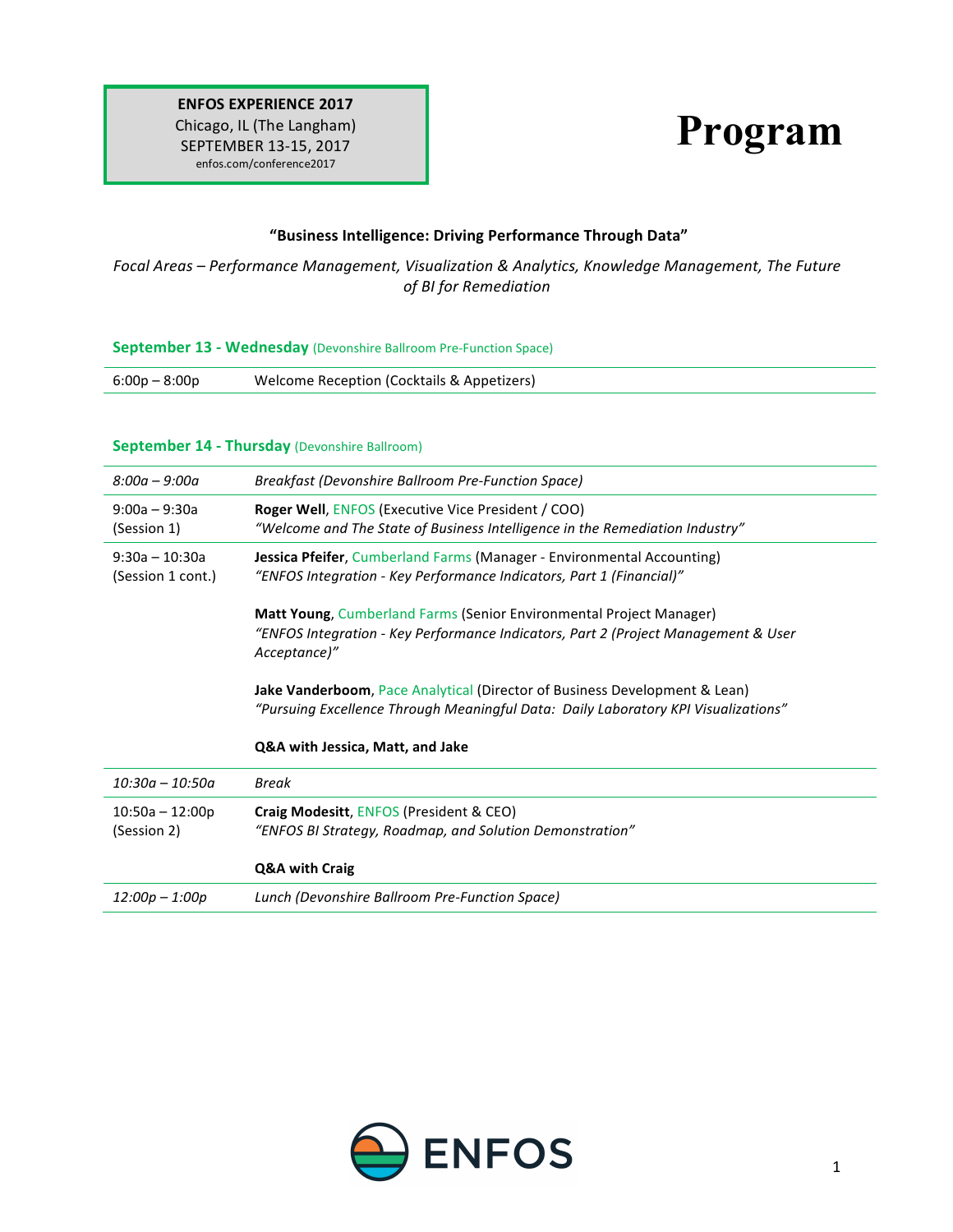## **ENFOS EXPERIENCE 2017**

Chicago, IL (The Langham) SEPTEMBER 13-15, 2017 enfos.com/conference2017

# **Program**

| $1:00p - 2:15p$<br>(Session 3) | Trey Richardson, Ashland (Remediation Project Manager)<br>"Leaning Out Financial Processes with ENFOS"                                                                   |
|--------------------------------|--------------------------------------------------------------------------------------------------------------------------------------------------------------------------|
|                                | Tyrone Rodriguez, CH2M (EHS IM Technologist/Account Manager)<br>"Applying Risk Assessment Methodologies to Existing Data Stores"                                         |
|                                | Tomasz Kalinowski, AECOM (Data Scientist)<br>"On-Demand Data Analysis: Interactive Data Visualization for a Highly-Optimized Remedy<br>Design"                           |
|                                | Prasoon Sinha, Arcadis (Director of Digital and Analytical Solutions)<br>"Unlocking Digital Analytics"                                                                   |
|                                | Q&A with Trey, Tyrone, Tomasz, and Prasoon                                                                                                                               |
| $2:15p - 2:30p$                | <b>Break</b>                                                                                                                                                             |
| $2:30p - 3:30p$<br>(Session 4) | Peter Guy, CH2M (Director, Liability Data Management)<br>"Vapor Intrusion Data Collection and Predictive Technology"                                                     |
|                                | <b>Craig Divine, Arcadis (Vice President)</b><br>"Portfolio Management and Enterprise Productivity - Remediation Advances Applying IBM<br>Watson"                        |
|                                | Jose Rios, 7-Eleven (Manager - Environmental Services)<br>"Data Management in Acquisitions and Liability Transfers"                                                      |
|                                | Q&A with Peter, Craig, and Jose                                                                                                                                          |
| $3:30p - 3:45p$                | <b>Break</b>                                                                                                                                                             |
| $3:45p - 4:40p$<br>(Session 5) | Tyrone Rodriguez, CH2M (EHS IM Technologist/Account Manager)<br>"Selection and Implementation of Mobile Data Collection Technologies"                                    |
|                                | Kevin Kivimaki, Defense Logistics Agency (Chief - Restoration Division)<br>"Public Sector Data Management and DLA's Restoration Mission"                                 |
|                                | David Massengill, Georgia-Pacific (Senior Director - Environmental Remediation and Venture<br>Management)<br>"Innovation - Improving Data Collection and Interpretation" |
|                                | Q&A with Tyrone, Kevin, and David                                                                                                                                        |
| $4:40p - 4:45p$                | Contest 1 Winner and Prize                                                                                                                                               |
| $5:15p - 5:30p$                | Meet in $1st$ Floor Lobby – Chicago River Walk to Dusable Harbor (refer to last page for directions)                                                                     |
| $5:30p - 9:00p$                | Lake Michigan Dinner Cruise - Anita Dee II Yacht Charter. Boarding starts at 5:30p and<br>departure is at 6:00p. Be on board by 6:00p.                                   |

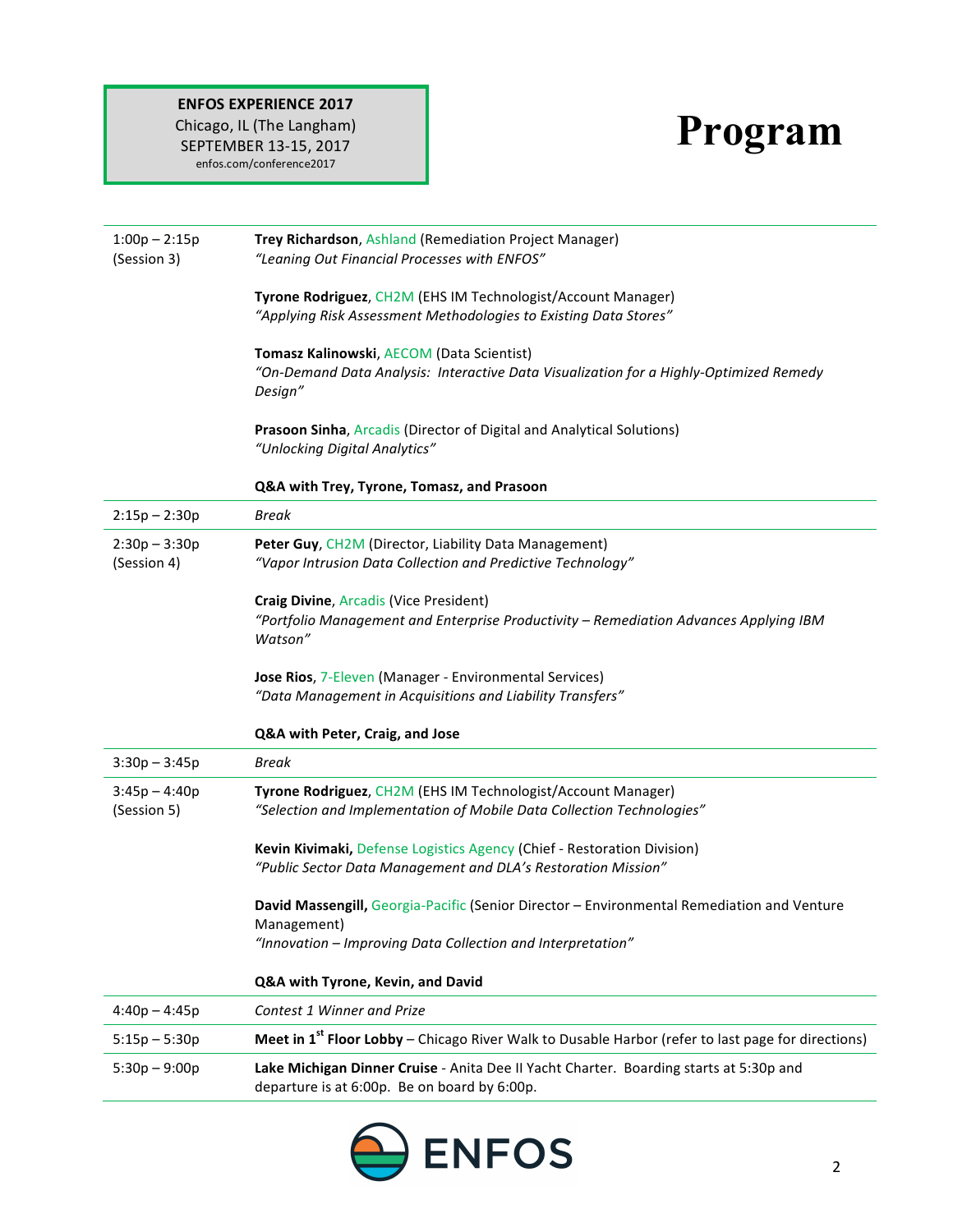#### **ENFOS EXPERIENCE 2017** Chicago, IL (The Langham) SEPTEMBER 13-15, 2017 enfos.com/conference2017

# **Program**

| $8:00a - 9:00a$                       | Breakfast (Devonshire Ballroom Pre-Function Space)                                                                                                             |
|---------------------------------------|----------------------------------------------------------------------------------------------------------------------------------------------------------------|
| $9:00a - 9:30a$<br>(Session 6)        | Torrie Behrens, ENFOS (Senior Implementation Manager)<br>"ENFOS Dashboards-User and Transaction Analytics"                                                     |
| $9:30a - 10:45a$<br>(Session 6 cont.) | Stephen Paul, AECOM (Visualization and Immersive Technology Director)<br>"Emotional Intelligence: Visually Connecting with Stakeholders using Virtual Reality" |
|                                       | <b>Craig Bartlett, Chemours (Remediation Principal Technical Consultant)</b><br>"Business Intelligence at Chemours"                                            |
|                                       | Peter Guy, CH2M (Director - Liability Data Management)<br>"Sustainable Remediation Data Requirements"                                                          |
|                                       | <b>Prasoon Sinha, Arcadis (Director of Digital and Analytical Solutions)</b><br>"Usage of Drone Technology for Field Data Collection"                          |
|                                       | Q&A with Stephen, Christopher, Peter, and Prasoon                                                                                                              |
|                                       |                                                                                                                                                                |
| $10:45a - 11:00a$                     | <b>Break</b>                                                                                                                                                   |
| $11:00a - 12:00p$<br>(Session 7)      | <b>Christopher Stevenson, Arcadis (Senior Management Consultant)</b><br>"Knowledge Management"                                                                 |
|                                       | Danny Kite, TOTAL RETIA USA (President)<br>"Data Visibility and Organizational Sustainability at TOTAL - RETIA USA"                                            |
|                                       | Eric Johnson, Ernst & Young LLP, (Senior Manager - Environmental & Sustainability)<br>"Observations on the Data Journey from Remediation to the Balance Sheet" |
|                                       | Q&A with Craig, Danny, and Eric                                                                                                                                |
| $12:00p - 1:00p$                      | Lunch (Devonshire Ballroom Pre-Function Space)                                                                                                                 |

### **September 15 - Friday** (Devonshire Ballroom)